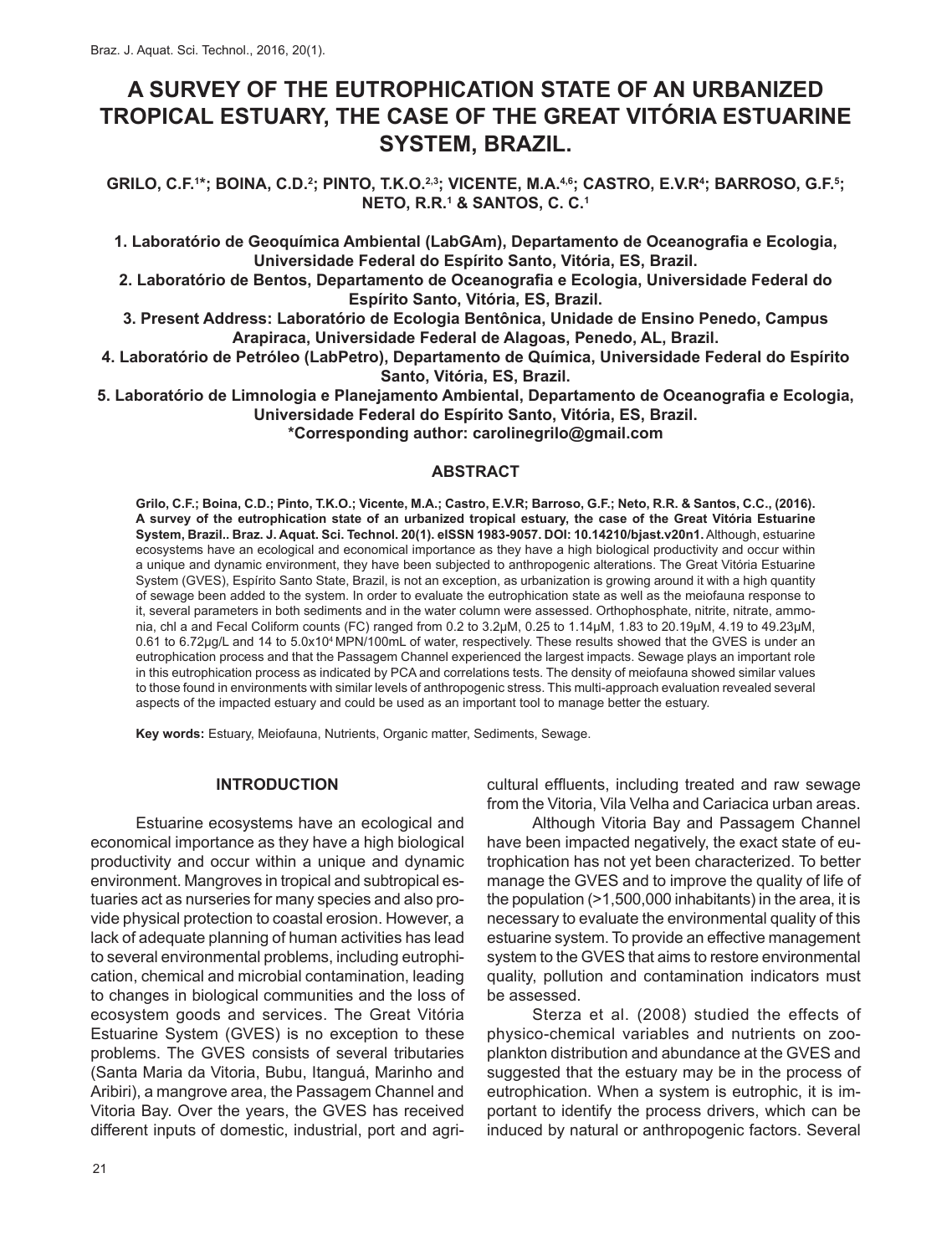factors can be examined to determine the eutrophic state of a system and generally involve the assessment of fecal coliforms (FC) and nutrient or organic matter (OM) inputs into the system. The FC bacterial count is often used to indicate pollution, particularly domestic sewage. High concentrations of dissolved nutrients, namely nitrogen and phosphorus, both in the water column and sediments, are other good indicators of eutrophication. The addition of sewage increases the levels of nutrients directly or indirectly (via OM remineralization), supporting algal blooms (Braga et al., 2000; Paerl, 2009). OM added or senescent algae remineralization will decrease dissolved oxygen (DO) levels, which can also be used as an indicator of water quality. Anoxic coastal waters have been associated with the decay of micro- and macro-algae that show an intense growth due to eutrophication (Johannessen & Dahl, 1996; Simpson, 2001).

In this context, sediments from the GVES were analyzed for total sediment organic matter (SOM) and meiofauna community structure descriptors such as: density and group's diversity. Water samples were analyzed for FC, dissolved nutrients (nitrate, nitrite,

ammonia, orthophosphate), chlorophyll *a* (chl a), salinity, DO, total particulate matter (TPM) and total organic particulate matter (TOPM) to elucidate the eutrophication level as well as the meiofauna response to these factors in the GVES as a case study of a complex polluted tropical estuary.

#### **MATERIALS AND METHODS**

## **Sampling**

Sampling was carried out at 18 stations around Vitória Island in the GVES on April 2005 during the ebb tide (Fig. 1). Surface water was collected with a Niskin bottle and was stored in polyethylene flasks (sterilized for FC analysis). Aliquots of the top two centimeters of the sediments were taken from samples collected with an Ekman and a Van Veen grab and were then stored in glass bottles. All samples were cooled during transport to the lab, where they were stored at – 20°C. Dissolved oxygen and salinity were analyzed in situ using a calibrated YSI multi-parameter.



Figure 1 - Sampling stations around Vitória Island within the Great Vitoria Estuarine System (GVES).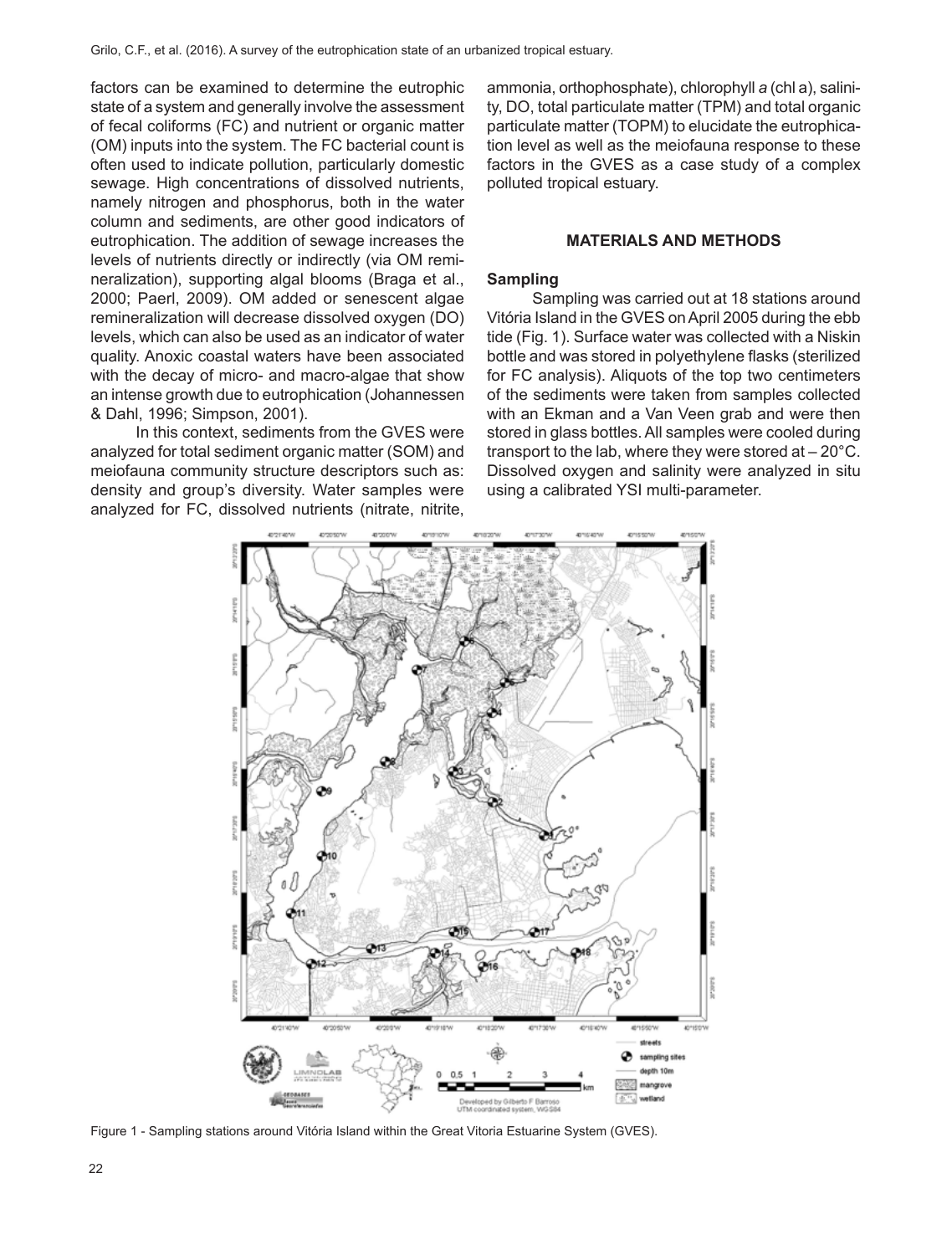#### **Nutrients**

Orthophosphate, nitrite, nitrate, and ammonia were analyzed as in Murphy & Riley (1962), Bendschneider & Robinson (1952), Wood et al. (1967; using NH $_{\rm 4}$ CI instead of EDTA), and Strickland & Parsons (1972), respectively, after water samples were filtered with a Whatman 934 AH 24-mm glass fiber filter.

## **Chlorophyll a**

Water samples were filtered immediately after sampling with Whatman 934 AH 24-mm glass fiber filters that were kept in glass jars stored in the dark on ice. Chl a was extracted with 10 ml of a 90% acetone solution within 24h. The concentration was determined by a fluorimetric method with pheopigment acidification according to Strickland & Parsons (1972).

## **Fecal coliforms**

The multiple tubes method was used with four dilutions and a five-tube series. Sample inoculums were made up to eight hours after sampling utilizing the reagent Merck A1 as a culture media (APHA, 1999).

## **Total sediment organic matter**

Sediment was lyophilized, and the organic content was estimated by combusting two grams of the sediment samples at 550ºC for five hours and reweighing the samples.

## **Total particulate matter and total organic particulate matter**

A 200ml water sample from each sampling station was filtered in a Whatman 934 AH 24mm preweighed glass filter. Filters were then dried at 60ºC in a stove for two hours and were reweighed for TPM determination. Filters were then combusted (at 550ºC for 5h) and reweighed for TOPM analyses.

## **Meiofauna**

Sediments collected with a Van Veen grab were sub-sampled in triplicate with a PVC core (threecentimeter inner diameter) for meiofauna analysis. Samples were fixed with 4% saline formaldehyde. In the laboratory, meiofauna was elutriated (Boisseau, 1957) and sieved through a 0.067mm mesh. The animals were identified to higher taxa and quantified under a stereoscopic microscope.

# **Granulometry analysis**

Before sieving, samples were washed until the salt was completely removed and were left in a stove at a temperature of approximately 100ºC until they were completely dry. Fifty-gram subsamples were sieved with electronic agitation (15min) in a system of sieves with an eight-inch diameter. Sediments retained in each sieve were weighed, and sediment classification was carried out according to Wentworth (1922).

## **Data analysis**

Data were analyzed statistically using both descriptive and multivariate statistics. A Spearman's rank correlation was applied to all data and will hereafter be referred to as Rs. As several parameters were determined, only significant correlations are discussed. A Principal Component Analysis were applied to log transformed data to ordinate water and sediment data and variables, with exception to meiofauna. Multidimensional scaling ordination (MDS), a multivariate analysis technique, was applied to the square root transformed abundance data of the meiofauna groups. An analysis of BIO-ENV was applied to evaluate which of the measured environmental parameters influences meiofauna community structure.

## **RESULTS AND DISCUSSION**

## **Organic and inorganic data**

DO, salinity, TPM, TOPM and SOM ranged, respectively, from 0.56 to 5.56mg/L, 3.8 to 32.9, 15 to 40mg/L, 13 to 62% and 1 to 25% (Table 1). Orthophosphate, nitrite, nitrate, ammonia, chl *a* and FC ranged, respectively, from 0.2 to 3.2μM, 0.25 to 1.14μM, 1.83 to 20.19μM, 4.19 to 49.23μM, 0.61 to 6.72μg/L and 14 to 5.0x104 MPN/100mL of water (Tables 1 and 2). Sediments were mainly characterized by mud or sand. The gravel content was relatively low in all of the stations except for station 11, which presented higher percentages of gravel than mud (Fig. 2). Stations 2, 3, 4, 5, 8, 11, 12, 17 and 18 were classified as sandy, while stations 1, 6, 7, 9, 10, 13, 14, 15, and 16 were classified as muddy (Fig. 2).

According to Martin and collaborators (1976), DO concentrations for non-polluted estuaries range from 7 to 9mg/L. All concentrations found at GVES were below this range (Table 1), indicating that negative impacts on the system primarily occur on the Passagem Channel (stations 1-5), where values below 2mg/L were observed at surface and indicated hypoxic conditions. These low concentrations can be attributed to sewage input (indicated by the negative correlation between dissolved oxygen and FC; Rs =  $-0.59$ ,  $P < 0.05$ ) because the availability of oxygen is lower when sewage input is higher. It is well known that in the presence of excessive OM, DO concentrations decrease considerably because it is used by bacterial reduction processes. Similar concentrations were observed at the effluent outfall of the Jardim Camburi Sewage Treatment Plant (2.6 ± 3.2mg/l; Barroso et al., 1997), a secondary treatment facility of a facul-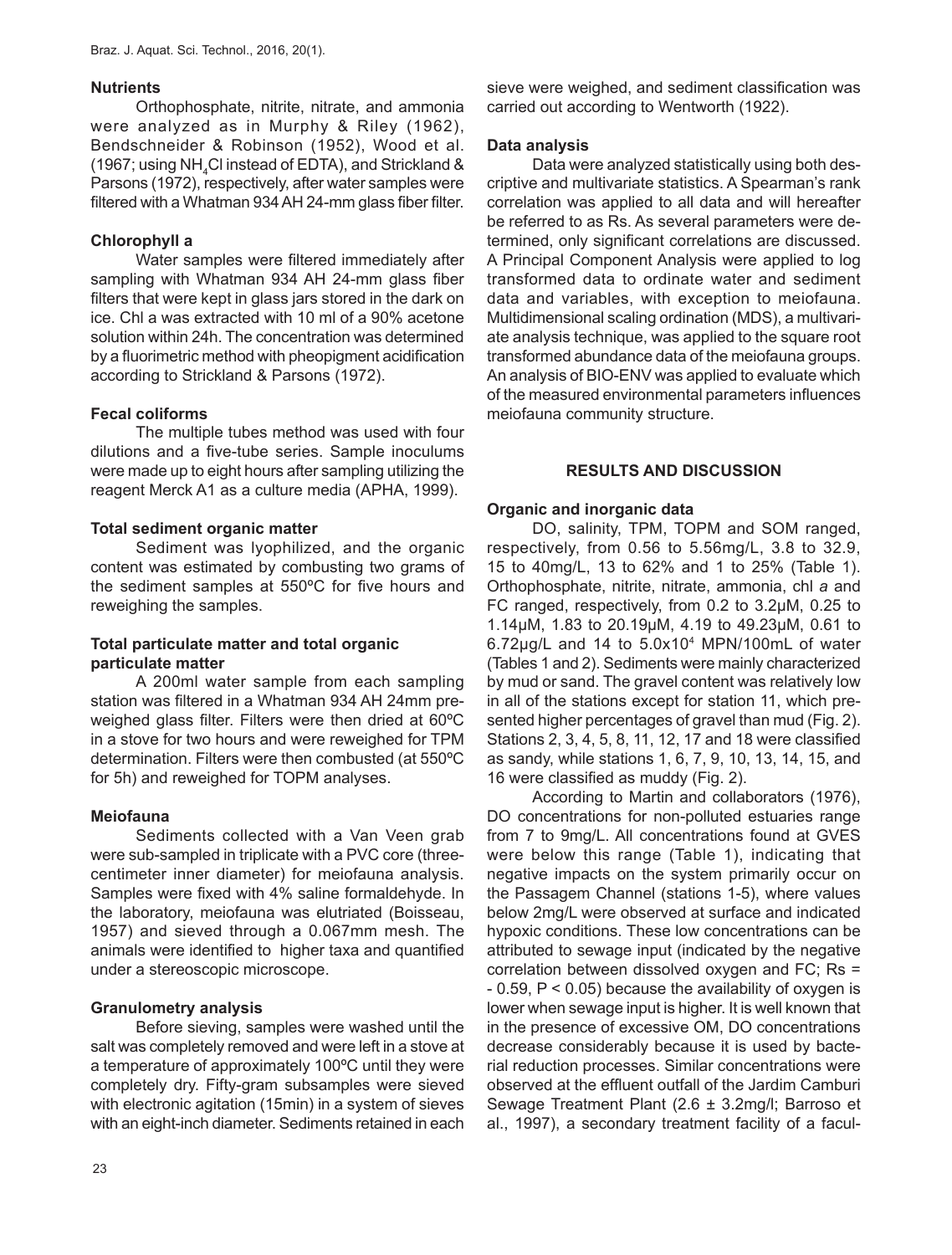Table 1 - Organic matter, fecal coliforms and physical-chemical parameters.

| <b>Stations</b> | <b>Dissolved</b><br>Oxygen<br>(mg/l) | <b>Salinity</b> | Total<br>Particulate<br>Matter<br>(TPM)<br>(mg/l) | Total<br>Organic<br>Particulate<br><b>Matter</b><br>(TOPM)<br>$(%)^a$ | Sediment<br>Organic<br>Matter (SOM)<br>% DWb | Fecal<br>coliforms<br>(MPN/100 ml) |
|-----------------|--------------------------------------|-----------------|---------------------------------------------------|-----------------------------------------------------------------------|----------------------------------------------|------------------------------------|
| 1               | 1.15                                 | 18.5            | 26.7                                              | 38                                                                    | 22                                           | ≥1600                              |
| 2               | 1.96                                 | 17.9            | 32.0                                              | 62                                                                    | 3                                            | $\geq 1600$                        |
| 3               | 1.75                                 | 16.7            | 40.0                                              | 50                                                                    | $\overline{2}$                               | 230                                |
| 4               | 1.95                                 | 16.5            | 28.0                                              | 43                                                                    | 3                                            | 130                                |
| 5               | 0.56                                 | 15.4            | 40.0                                              | 38                                                                    | 1                                            | 50000                              |
| 6               | 4.36                                 | 09.2            | 30.0                                              | 50                                                                    | 12                                           | 14                                 |
| 7               | 4.72                                 | 03.8            | 23.3                                              | 43                                                                    | 17                                           | 50                                 |
| 8               | 4.54                                 | 13.2            | 23.3                                              | 57                                                                    | 15                                           | 1400                               |
| 9               | 3.05                                 | 19.0            | 15.0                                              | 33                                                                    | 25                                           | 22                                 |
| 10              | 3.39                                 | 19.9            | 30.0                                              | 17                                                                    | 23                                           | 600                                |
| 11              | 3.67                                 | 20.8            | 22.9                                              | 13                                                                    | 5                                            | 1100                               |
| 12              | 3.93                                 | 22.4            | 29.1                                              | 50                                                                    | 3                                            | 1300                               |
| 13              | 3.86                                 | 24.9            | 25.0                                              | 20                                                                    | 22                                           | 1100                               |
| 14              | 0.90                                 | 28.1            | 32.5                                              | 31                                                                    | 19                                           | 50000                              |
| 15              | 1.01                                 | 27.1            | 27.5                                              | 18                                                                    | 20                                           | 1300                               |
| 16              | 4.22                                 | 32.9            | 30.0                                              | 22                                                                    | 19                                           | 230                                |
| 17              | 4.52                                 | 32.6            | 32.5                                              | 23                                                                    | 4                                            | 130                                |
| 18              | 5.56                                 | 32.7            | 35.0                                              | 43                                                                    | 6                                            | 80                                 |

<sup>a</sup> Organic matter as a percentage of total particulate matter.

<sup>b</sup>Dry sediment organic matter %.

tative pond system that drains into the Passagem Channel (at sampling station 3). Previous analyses at Passagem Channel station 3 showed concentrations

| Table 2 - Nutrients and chlorophyll a data. |  |
|---------------------------------------------|--|
|---------------------------------------------|--|

|                 | Orthophosphate | <b>Nitrite</b> | <b>Nitrate</b> | Ammonia   | Chlorophyll a |
|-----------------|----------------|----------------|----------------|-----------|---------------|
| <b>Stations</b> | (MM)           | (MM)           | $(\mu M)$      | $(\mu M)$ | $(\mu g/L)$   |
| $\overline{1}$  | 2.86           | 1.14           | 5.20           | 42.8      | 5.98          |
| 2               | 1.86           | 1.10           | 5.80           | 32.53     | 6.72          |
| 3               | 1.86           | 0.92           | 7.95           | 17.75     | 5.02          |
| 4               | 2.03           | 0.85           | 6.57           | 40.10     | 5.42          |
| 5               | 3.20           | 0.69           | 4.31           | 49.23     | 4.54          |
| 6               | 0.86           | 0.36           | 6.74           | 15.06     | 2.60          |
| $\overline{7}$  | 0.70           | 0.28           | 12.31          | 4.19      | 1.98          |
| 8               | 0.20           | 0.45           | 20.19          | 16.10     | 5.35          |
| 9               | 0.70           | 0.91           | 11.37          | 18.19     | 2.80          |
| 10              | 0.86           | 0.63           | 6.74           | 13.66     | 1.95          |
| 11              | 0.86           | 0.59           | 9.61           | 12.97     | 1.58          |
| 12              | 0.70           | 0.54           | 13.74          | 12.88     | 1.6           |
| 13              | 0.70           | 0.52           | 9.16           | 14.8      | 1.38          |
| 14              | 2.70           | 0.59           | 5.97           | 34.88     | 1.56          |
| 15              | 1.36           | 0.62           | 6.85           | 16.97     | 1.57          |
| 16              | 1.03           | 0.51           | 1.83           | 10.88     | 0.61          |
| 17              | 0.86           | 0.46           | 2.72           | 9.66      | 0.85          |
| 18              | 0.86           | 0.25           | 3.82           | 7.66      | 0.83          |





between 19.4 and 42.4%, indicating hypoxic conditions (Barroso, pers. comm.). Although this channel also receives non-treated sewage from local communities with low income and a lack of sewage treatment facilities, the continuing addition of treated wastewater rich in nutrients can cause algal blooms, leading to eutrophication (note the high values for nitrate, ammonia and chl *a* at Passagem Channel, Stations 1-5, Table 2).

Both the lowest DO and the greatest TOPM values were observed at stations 1 to 5 (Table 1). Although stations 1 and 2 were located at estuarine and marine mixing waters, the convergence tide zone occurred from the Passagem Bridge to the north section of the Passagem Channel (stations 2 to 5; Fig. 1, Rigo, pers. comm.). In this section, water is partially trapped and moves to the north extremity of the channel during the ebb tide. Consequently, the residence time of the discharged solutes is increased, decreasing the self depuration capacity and increasing the load of nutrients, chl *a*, FC and OM (Tables 1 and 2). This suggests that this part of the GVES (Passagem Channel) was the most polluted and was eutrophic. The distinct hydrodynamics of the system, as discussed by Rigo & Chacaltana (2006), seem to play a role in all of the biogeochemical characteristics of the GVES; aside from tidal influences, there are five tributaries (Fig. 1), which have distinct discharges distributed along the system.

Sampling stations 7 and 8 are located near the mouths of two Santa Maria river branches. The station 7 presented salinity values that were distinct from all the other area stations (Table 1), showing the influence of the river in the northern area of Vitoria Bay. On the other hand, station 8 presented salinity and FC levels that were similar to station 9. These similarities demonstrate the small fresh water influence at the GVES, which, according to Rigo & Chacaltana (2006) caused the estuary to be classified as tide dominated.

Stations 10 and 11 are located at the São Pedro and Santo Antônio surroundings, respectively (Fig. 1). Due to the high population density and the low sewage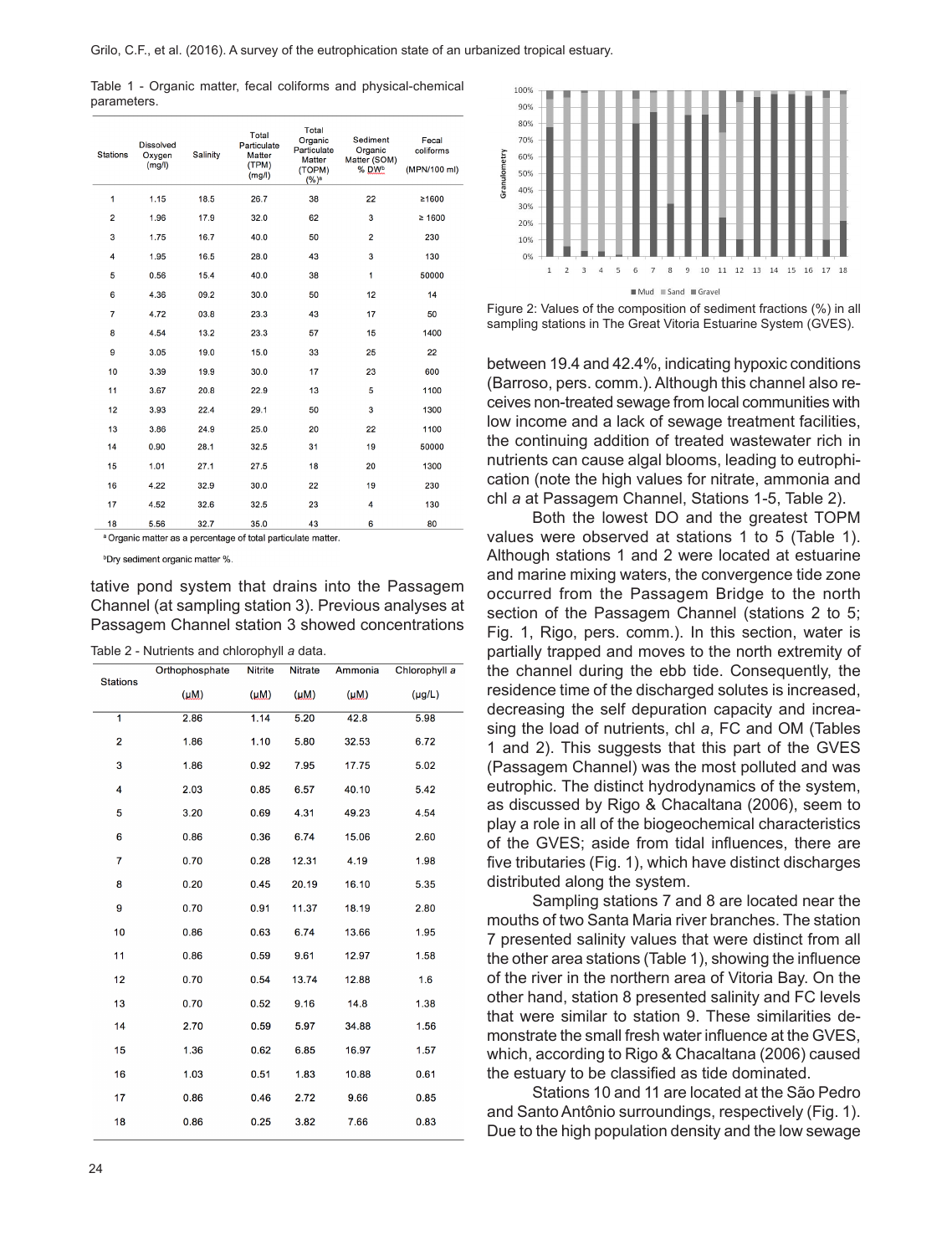treatment, this area is expected to have a high load of sewage discharge *in natura*, which was confirmed by the relatively high FC concentrations. The area between stations 13 and 17, where the most urbanized region is located, showed high FC values, confirming a high sewage input. The sewage load enters into the system through the Aribiri River, the Leitão da Silva Avenue sewage channel and the pluvial drainage system (Fig. 1). Among these stations, station 14, which is located at the Aribiri River mouth, stands out due to its high FC, OM and orthophosphate concentrations (Table 1 and 2).

Similar to station 14, stations 1, 4, 5 and 8 presented the greatest dissolved orthophosphate concentrations, which were close to those observed in Santos Bay (1.0µM, Table 2). These were lower than those expected for polluted estuaries (Braga et al., 2000) and could be explained by possible adsorption in particulate materials and by flocculation due to salinity changes (Braga et al., 2000). These processes were confirmed by the partial negative correlation found between salinity and TOPM (Rs =  $-$  0.55, P < 0.05), although no direct correlation with orthophosphate was found. In addition, bioavailable orthophosphate for phytoplankton and macroalgae tends to be readily assimilated in tropical aquatic ecosystems so that its concentration tends to stay relatively low.

A similar situation was observed at station 12, where high concentrations of OM, FC, ammonia, nitrogen and phosphorus were found in both sediments and water. These high numbers were explained by the outflow from Rio Marinho, which currently functions as a sewage channel to Vitória Bay (Sá, 1995; Jesus et al., 2004).

High dissolved ammonia concentrations (26.65 – 60.50µM) were found by Braga et al. (2000) at artificial drainage channels (in the region of Baixada Santista's). These concentrations were attributed to OM degradation and urea hydrolysis. In the current study, ammonia concentrations were similar (4.19 a 49.23μM, Table 2) and can also be attributed to labile OM degradation due to the correlation with FC and to the strong negative correlation with DO (Rs = 0.52, P  $<$  0.05 and Rs = - 0.84, P  $<$  0.05, respectively). These results indicate that the estuarine system had a high pollution level as the concentrations observed at all stations except for station 7 were considered to be above regular values observed in non-polluted estuaries (>5µM, Day et al. 1987). In another study, Ma et al. (2005) found that high ammonia concentrations were attributed to denitrification and to dissimilatory nitrate reduction. The same process could be occurring in the present study system because the necessary conditions of low DO and high OM concentrations were observed (Libes, 1992).

The positive correlations between chl *a*, nitrite and ammonia dissolved nutrients ( $Rs = 0.62$ ;  $Rs =$ 0.66, P < 0.05, respectively) demonstrate that these nutrients are the main form of inorganic nitrogen absorbed by the autotrophic community at the GVES. The lack of correlation between nitrate and the other factors examined could be due to other processes such as the dissimilatory reduction mentioned earlier. The low nitrite concentration with respect to the total inorganic nitrogen could be due to either the low oxygen concentration or to rapid assimilation by phytoplankton. The presence of nitrite in the environment as a readily absorbed form supports the idea of an external source of nitrite (because nitrite is one of the limiting nutrients, it should occur at very low concentrations), probably from the sewage treatment station at sampling station 5.

Although high values for sewage indicators are expected at station 18 because Praia da Costa City has a high population density and Praia da Costa Channel outflows on the station, aside from the OM and FS index, all measured variables were low. This is unexpected and could be explained by the high marine influence in the area, which could be trapping (upstream) or diluting this input or even masking the FC results, which are not resistant to high salinity. For a comparison, values of the FS index, which were analyzed in sediments, were high at this station.

# **PCA analysis**

PCA was carried out on water and sediment data (Tables 1 and 2). PC1 and PC2 explained 51.2% of data variation. Temperature, DO, phosphate, nitrite, ammonia, mud and chl *a* presented the greatest loadings (>0.25 or <-0.25) for Axis 1 and nitrate, mud, sand, gravel, SOM, and FS Index showed the greatest loadings for Axis 2 (>0.25 or <-0.25). Figure 3 shows the vectors of variables loadings. It seems that water parameters are responsible for axis 1 with a high loading for DO (31.6%). The stations located at Passagem Channel (1-5) and station 14, which showed hypoxic



Figure 3 - PCA biplot of chemical data (sediment and water samples, stations 1-18).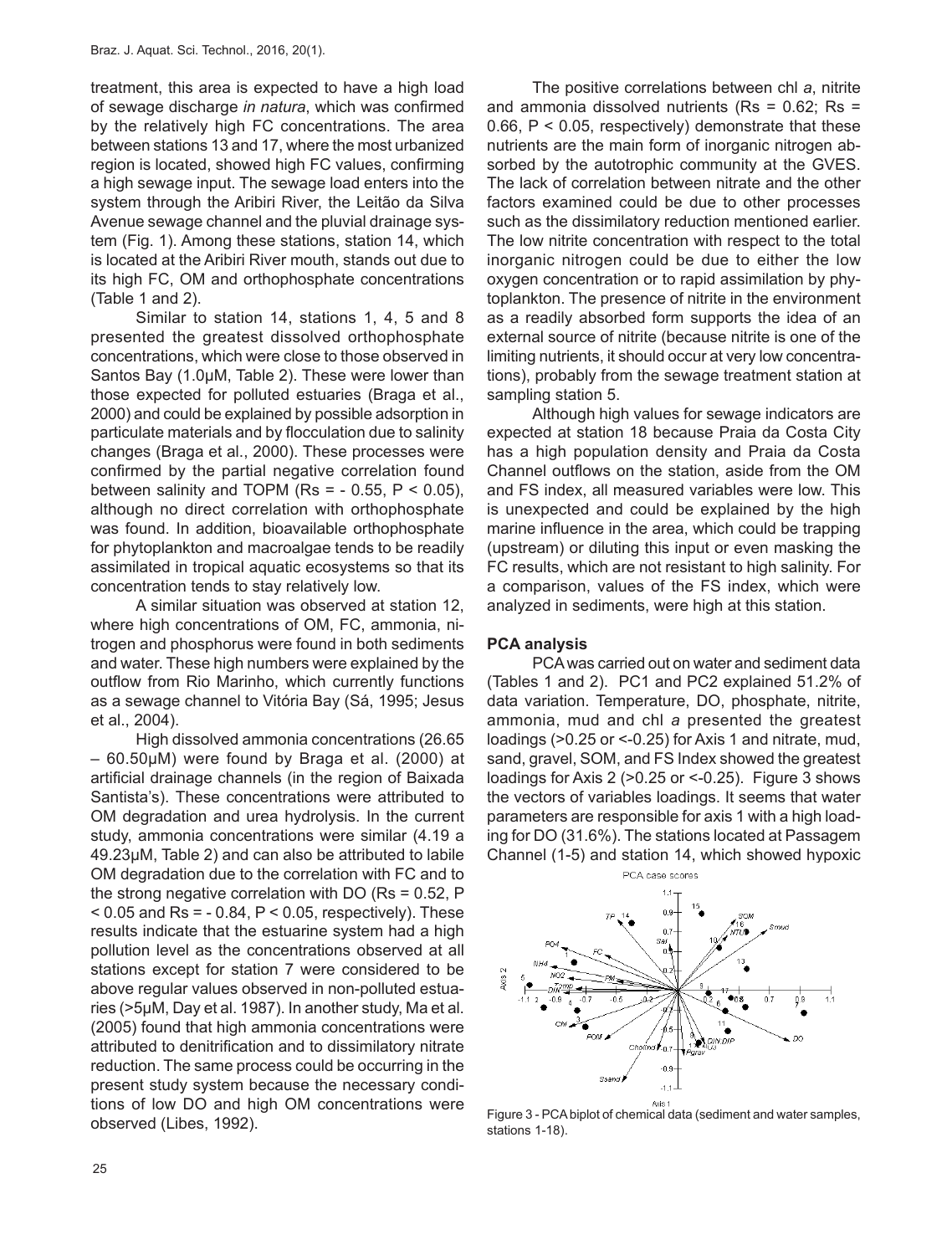conditions, were grouped at left hand side of the Fig. 3. These stations also showed relatively high levels of nutrients, mainly ammonia, and FC. Chl *a*, TPOM, and TPM were distributed as a response to the high load of nutrients and low DO concentrations. Nitrogen speciation also showed to be related to DO. As expected, high nitrate concentrations were found where DO was relatively high. This shows how significant is the sewage impact on the physico-chemical parameters in this system.

On the other hand, it seems that the sediment parameters are responsible for axis 2 alterations. On opposite sides, there are SOM and mud with positive loadings and sand and gravel with negative scores. It is well known that mud has high content of OM because of its higher surficial area/volume and low oxygen penetration.

#### **Meiofauna data analysis**

The meiofauna was composed of 11 groups. Nematoda was the dominant group, with relative abundance values reaching 79%, followed by Copepoda and Polychaeta, which represented 12% and 7% of the animals in the samples, respectively. The mean density of total meiofauna ranged from 5.2 to 459.1 ind.10cm-2 at stations 7 and 18, respectively. The highest values were observed at stations 2, 4, 12, 15, 16, 17 and 18 (Fig. 4). The Multidimensional Scaling analysis applied to the square root transformed total meiofauna density data showed a trend toward groups of samples (Fig. 5). One of these analyses aggregated samples from stations in which the highest values of both Nematoda density and salinity were registered.



Figure 4 - Total meiofauna density, mean density of Nematoda (ind.10 cm-2) and salinity values observed in all sampling stations in the Great Vitoria Estuarine System (GVES).

The abundance of Nematoda in aquatic ecosystems is already well established (Coull, 1999), and hence, meiofauna community structure is mainly controlled by the trends of this group (Ozorio et al., 1999).

Mean densities of Meiofauna registered for the GVES were below the values found for several polluted estuarine environments (Jian et al., 1993; Ozorio et al., 1999; Somerfield et al., 2003) and were similar to



Figure 5 - Multidimensional Scaling (MDS) Analysis applied to meiofauna abundance data from all sampling stations in the Great Vitoria Estuarine System (GVES).

a polluted region in South Africa (Gyedu-Ababio et al., 1999). The meiofauna behavior of organic enrichment does not have a uniform response and sometimes increases in abundance when low to intermediate concentrations of organic matter are present. This increases food availability without depleting oxygen, and sometimes decreases abundances in regions of hypoxia/anoxia occur due to the high organic matter inputs of these regions (Sandulli & Giudice, 1989; Sandulli & De Nicola, 1991; Coull & Chandler, 1993). Low meiofauna densities in organic polluted estuaries should be more closely related to toxic compounds present in sewage, such as metals, than to organic matter (Austen et al., 1994; Gyedu-Ababio et al., 1999).

In the present study, although the SOM values observed were considered to be high (1) and indicative of anthropogenic impacts, as mentioned earlier, there was no meaningful correlation between SOM and meiofauna density. It seems that meiofauna density tends to decrease when sediment OM values are above 10%, except for at stations 15 and 16, which were not statistically meaningful. Gyedu-Ababio et al. (1999) also found that OM affects Nematoda communities in terms of density and diversity.

The correlation analysis highlights significant correlations between some grain size fractions and meiofauna groups. This correlation is well known (e.g., Gomes et al., 2002; Gyedu-Ababio et al., 1999) and will not be discussed further. Among all of the environmental parameters analyzed here, only salinity presented significant correlations with meiofauna community structure. Even those with low correlation values (0.272) may be related to the large multiplicity of pollution sources at the GVES and the taxonomic resolution attained in the present work. Nematoda are highly diverse, and different genera and species are known to respond in different ways to different impacts. The low taxonomic resolution of the data, lead to the loss of a great deal of information (Hodda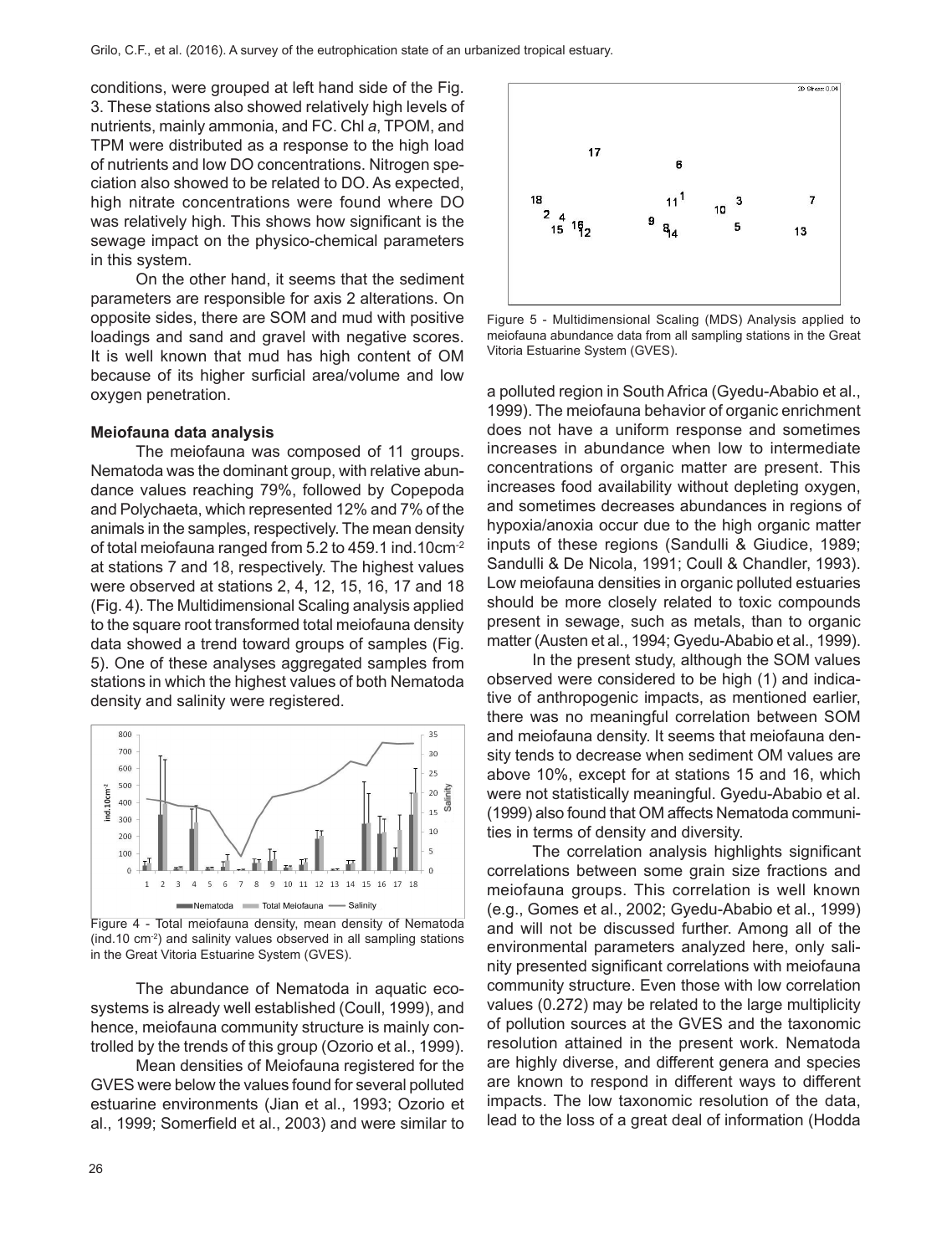& Nicholas, 1986). However, low meiofauna density values provided strong evidence that the GVES is polluted, although a large number of sources make it difficult to distinguish the main factors responsible. Within this generalized pollution situation, salinity is the most important factor influencing meiofauna spatial distribution patterns in the GVES as found in other studies (Soetaert et al.,1994; Coull, 1999; Gomes et al., 2002).

## **CONCLUSIONS**

The results of this study showed that the tropical study system is currently undergoing an eutrophication process. Although stations 8 and 14 at Vitória Bay were highly impacted, Passagem Channel was the most contaminated area, while hypoxia mainly occurred at station 5. Sewage seems to be the main cause of hypoxia, as indicated by several parameters and by PCA and correlations tests.

The density of meiofauna had similar values to those observed at environments with similar levels of anthropogenic activity, but the meiofauna did not show any correlation with anthropogenic markers, possibly due to the multiple pollution sources and to the taxonomic resolution.

# **ACKNOWLEDGEMENTS**

This study was funded by a grant from the Council for the Development of Science and Technology of Vitória City (FACITEC), for which the authors are thankful.

## **REFERENCES**

- APHA.; AWWA.; WEF.; 1999.Standard methods for the examination of water and wastewater. twenthy ed. American Public Health Association, Washington DC.
- Austen, M.C.; McEvoy, A.J.; Warwick, R.M. 1994. The specificity of meiobenthic community responses to different pollutants: results from microcosm experiments. Mar. Pollut. Bull. 28(9):557-563.
- Barroso, G.F.; Dias, C. Jr.; Güntzel, A. 1997. Preliminary assessment eutrophication potential of sewage effluents of four wastewater treatment plants in Espírito Santo State (Brazil). Verhand. Internat. Verein. Limnol. 26:666-670.
- Bendschneider, K.; Robinson, R. J. 1952. A new spectrophotometric method for the determination of nitrite in sea water. J. Mar. Res., 11: 87-96.
- Boisseau, J. P. (1957). Technique pour l'etude quantitative de la faune interstitielle des sables. C. r Congr Socs sav. Paris Sect. Sci. 1957: 117-119.
- Braga, E.S.; Boneti, C.V.D.H.; Burone, L.; Bonetti Filho, J. 2000. Eutrophication and bacterial pollution caused by industrial and domestic wastes at the Baixada Santista estuarine system – Brazil. Mar. Pollut. Bull. 40 (2):165-173.
- Coull B.C. 1999. Role of meiofana in estuarine softbottom habitats. Aust. J. Ecol. 24:327-343.
- Coull, B.C.; Chandler, G.T.1992. Pollution and meiofauna - field, laboratory and mesocosm studies. Oceanogr. Mar. Biol. 30:191-271.
- Day, J.W.; Hall, C.A.S.; Kemp, W.M.; Yánez-Arancibia, A. 1987. Estuarine ecology. John Wiley and Sons, New York, 558p.
- Gomes, C.A.A.; Santos, P.J.P.; Alves, T.N.C.; Rosa Filho, J.S.; Santos, L.P.S. 2002. Variação temporal da meiofauna em área de manguezal em Itamaracá – Pernambuco. Atlântica. 24(2):89-96.
- Gyedu-Ababio, T.K.; Furstenberg, J.P.; Baird, D.; Vanreusel, A. 1999. Nematodes as indicators of pollution: a case study from the Swartkops River system, South Africa. Hydrobiologia. 397:155-169.
- Hodda, M., Nicholas,W.L.,1986.Nematode diversity and industrial pollution in the Hunter River Estuary, NSW, Australia. Mar. Pollut. Bull.17(6):251-255.
- Jesus, H.C.; Costa, E.A.; Mendonça, A.S.F.; Zandonade, E. 2004. Distribuição de metais pesados em sedimentos do sistema estuarino da Ilha de Vitória-ES. Quim. Nova 27(3):378-386.
- Jian, L.; Vincx, M. 1993. The temporal variation of intertidal nematodes in Westerschelde. I. The importance of an estuarine gradient. Neth. J. Aquat. Ecol. 27:319-326.
- Johannessen, T.; Dahl, E. 1996. Declines in oxygen concentrations along the Norwegian Skagerrak coast, 1927-1993: A signal of ecosystem changes due to eutrophication? Limnol. Oceanogr. 41(4):766-778.
- Libes, S. 1992. An Introduction to Marine Biogeochemistry. John Wiley and Sons (WIE), New York, 734p.
- Martin, J. M.; Meybeck, M.; Salvadori, F.; Thomas, A. J.1976. Polution chimique des estuaries: etatactual des Connaissances. Rapports Scientifiques et Techniques. 22 (5):184-224
- Murphy, J.; Riley, J.P. 1962. A modified single solution method for the determination of phosphate in natural waters. Anal. Chim. Acta, 27: 31-36.
- Ozorio, C.P.; Bemvenuti, C.E.; Rosa, L.C. 1999. Comparação da meiofauna em dois ambientes estuarinos da Lagoa dos Patos, RS. Acta Limnol. Bras. 11(2):29-39.
- Paerl, H.W. 2009. Controlling eutrophication along